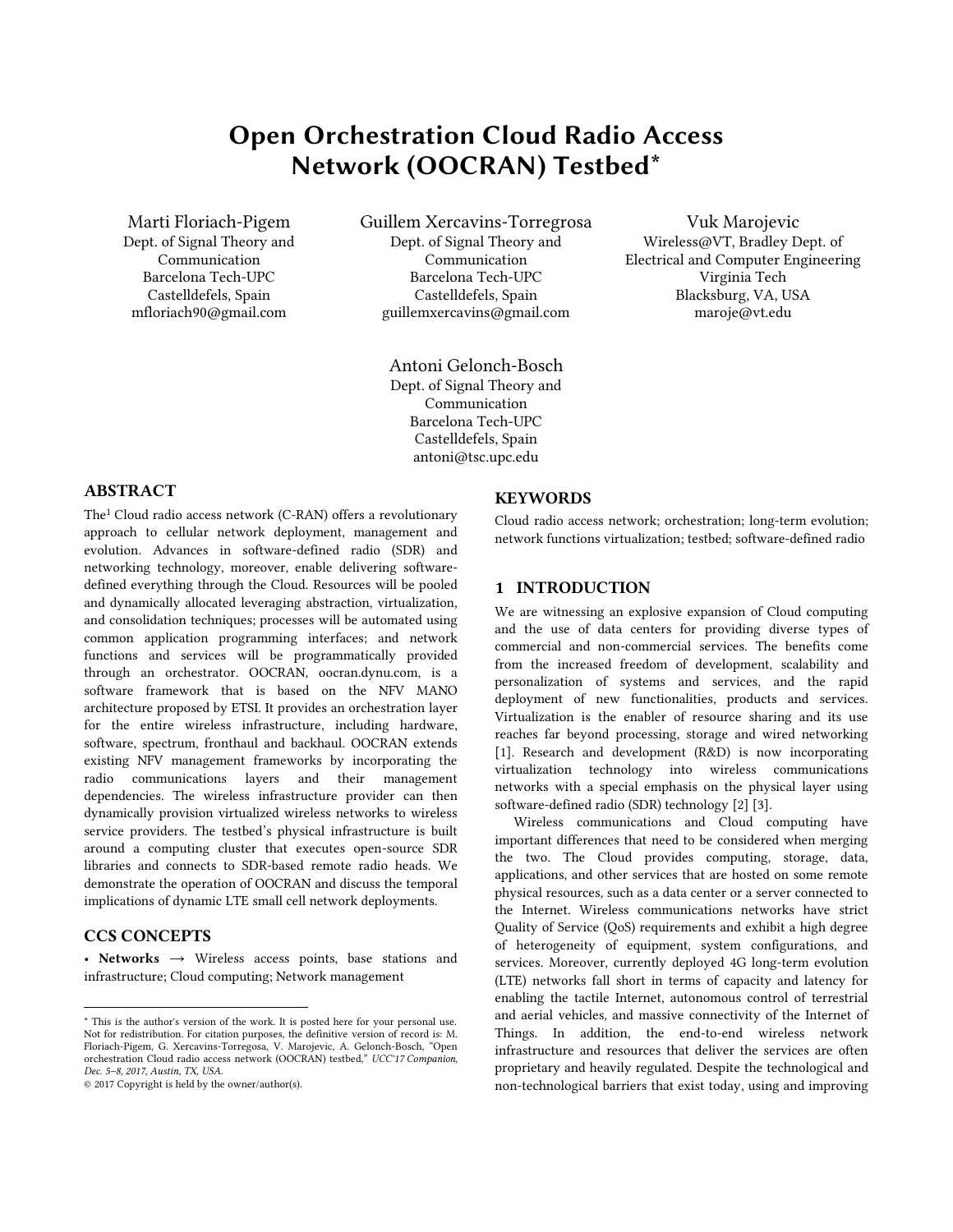Cloud computing technology is needed to enable the evolution of wireless communications and networking technology and services [\[4\]](#page-5-3).

The business model behind the Cloud radio access network (C-RAN) is based on the Infrastructure-as-a-Service (IaaS) model. A pool of physical resources, which include antenna sites, networking components and processors, is virtualized and offered to mobile virtual network operators (MVNOs) to build their networks as most suitable for the services they intend to offer [\[5\]](#page-5-4). As technology evolves, MVNOs will be able to load software images of wireless networks that can be dynamically customized and adapted to the changing operational conditions. That is, a MVNO can request more resources or release resources on the fly to "reimage" its network. Whereas this seems like a logical extension of Cloud computing, several research challenges remain.

Telecommunications infrastructure providers have been showing growing interest in incorporating Cloud computing technology in their service networks. The feasibility and benefits of using data centers and the Cloud led to gradually moving their network infrastructure to a virtual environment. During the 2013 Mobile World Congress several institutions agreed on standardizing the administration of the virtualized network infrastructure.

An important push in this direction has come from the European Telecommunications Standards Institute (ETSI). ETSI clarifies the scope of network functions virtualization (NFV) and defines standard specifications that are meant to fulfill the operational and management requirements of next generation wireless networks [\[6\]](#page-5-5). NFV decouples the physical network equipment from the network functions. A NFV implementation is understood as an instance, or virtual network function (VNF), and is completely software-defined. Reference [\[7\]](#page-5-6) demonstrates VNFs by executing the 3G and 4G core networks (CNs) in virtual machines (VMs). OpenStack and the kernel-based virtual machine (KVM) hypervisor provide the overall virtualization and management layers. Reference [\[8\]](#page-5-7) presents the design, implementation, and evaluation of two LTE CN architectures, one being based on the principles of software-defined networking (SDN) and the other on NFV. Reference [\[9\]](#page-5-8) describes the virtualization process of a base station and CN, whereas [\[10\]](#page-5-9) performs a comparison between the proposed SDN and NFV solutions in mobile radio environments.

[Fig. 1](#page-1-0) illustrates the ETSI NFV management and orchestration (MANO) architecture, which is composed of three main building blocks:

- The Orchestrator manages the overall network and is responsible for including new services and VNF packages.
- The VNF Manager oversees the lifecycle management of VNFs on the NFV infrastructure (NFVI) according to the specifications provided by the orchestrator.
- The Virtualized Infrastructure Manager (VIM) manages the compute, storage and network resources of the NFVI.



<span id="page-1-0"></span>Figure 1: ETSI NFV MANO architecture.

During the past ten years a plethora of Cloud computing solutions have been developed for providing IaaS. These tools allow managing servers as well as network infrastructure. Among the most popular IaaS frameworks are OpenStack [\[11\]](#page-5-10), Eucalyptus [\[12\]](#page-5-11), and the Ubuntu Cloud infrastructure [\[13\]](#page-5-12). OpenStack has become a prominent solution because of its capability to satisfy the network infrastructure providers' needs in terms of massive computing and storage and complex networking. It can be considered as a VIM in the ETSI MANO reference architecture.

In our research we assume that wireless infrastructure customers, typically MVNOs, lease resources as needed or periodically from an IaaS provider to build their networks [\[5\]](#page-5-4). These virtualized wireless networks will be tailored to the services they provide by using virtual wireless network components as their building blocks, rather than dealing directly with the computing, spectrum, remote radio heads (RRHs), antennas, fronthaul/backhaul, and other physical resources. The MVNO thus deploys a network of virtual resources with agreed communications, computing and networking capabilities.

We have identified a gap between experiments in isolated radio environments and production-ready virtualized wireless networks. In order to leverage research and education in this field and facilitate transition to practice, we introduce the Open Orchestration C-RAN (OOCRAN) testbed, oocran.dynu.com. OOCRAN extends existing NFV management frameworks by incorporating the radio communications layers and some of their management dependencies. It provides an orchestration layer for the entire wireless infrastructure—hardware and software—so that the wireless infrastructure provider (WIP) can dynamically provision virtualized wireless networks to wireless service providers (WSPs) and satisfy the instantaneous communications needs. This paper presents our C-RAN testbed and illustrates the key features and example applications of OOCRAN. Section 2 summarizes the testbed highlights. Section 3 presents the OOCRAN architecture and hardware components, whereas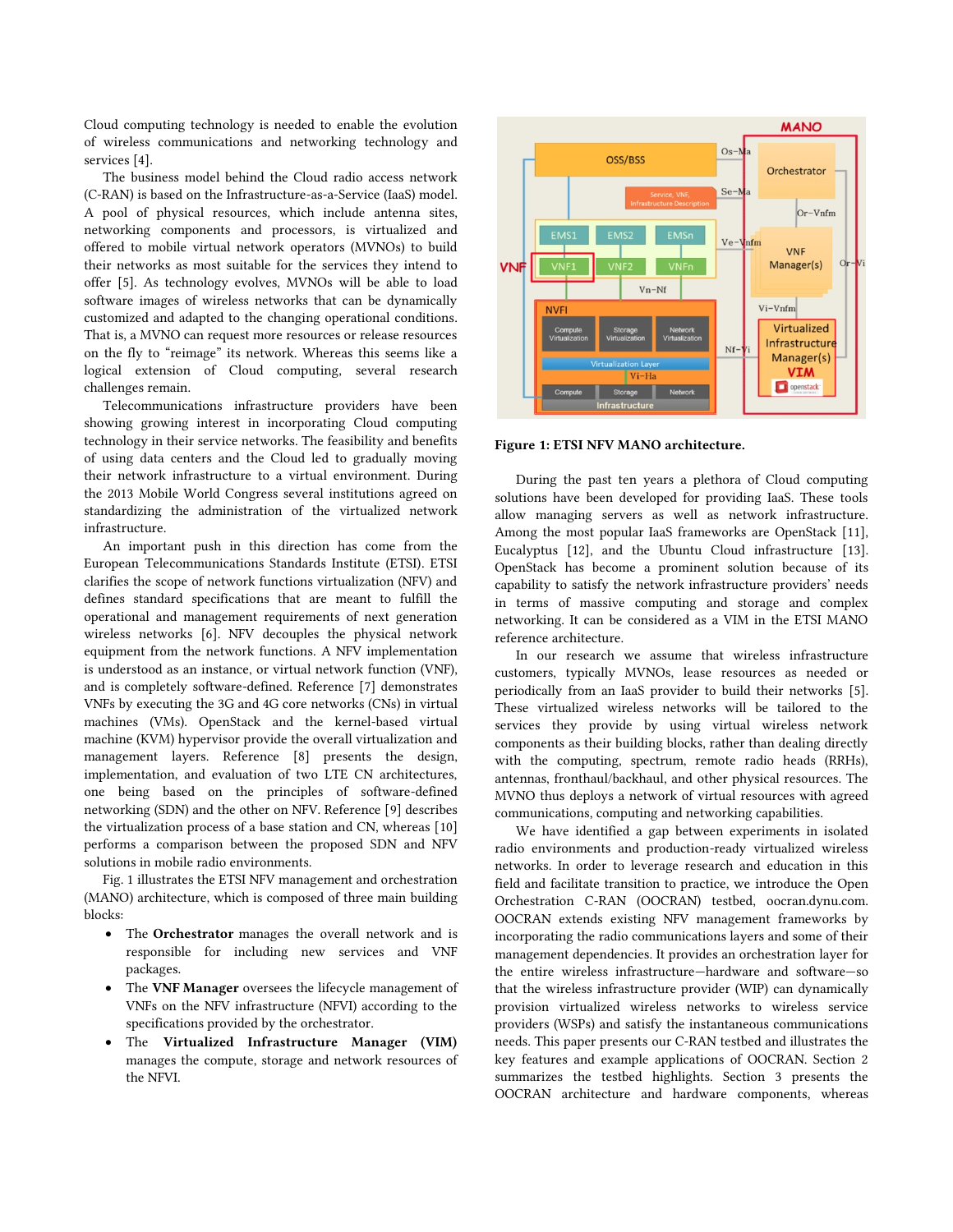Section 4 introduces the software layers. Section 5 discusses some use cases for deploying SDR LTE networks on the testbed to enable research and education. We conclude the paper with an outlook on research on virtualized wireless networks, adaptive network services, and ultra-dense 5G networks.

## 2 TESTBED OBJECTIVES AND HIGHLIGHTS

The testbed objectives were defined to support experimental research and education on virtualized wireless networks in a laboratory and campus environment. These are:

- Provide a cloud computing platform for executing VNFs,
- Enable real-time resource management across heterogeneous resource pools,
- Provide high flexibility, capacity, and extensibility, and
- Be compliant with the ETSI NFV MANO architecture.

The testbed design should (1) leverage the virtualization capability of C-RANs, as opposed to solely centralizing the baseband processing, and (2) enable the generation and real-time processing of RF signals in a Cloud computing environment.

OOCRAN uses the IaaS reference model as the basis of its design. It fills the orchestration and management gap of next generation virtualized wireless networks by providing a clear and easy way to dynamically configure and assemble the building blocks of virtualized wireless networks and deploy them on shared infrastructure. It achieves this by virtualizing physical resources and managing shared access to limited computing and radio resources under a given policy. The modular design and isolation between hardware and software facilitates testbed upgrades. The OOCRAN framework manages the virtual-tophysical resource mapping and allows creating new wireless networks as supported by the available physical resources [\[14\]](#page-5-13).

OOCRAN is an orchestration layer that follows the ETSI MANO architecture for creating, coordinating and managing wireless networks. An OOCRAN user can take the role of a WIP, a WSP or a wireless test provider (WTP). This enables analyzing different ways of splitting the resource deployment, management and maintenance responsibilities and evaluating resource access policies using a single framework. In the role of a WIP, OOCRAN can create complete communications systems by chaining several VNFs and delivering them to the WSP. Acting as a WSP, OOCRAN can precisely manage the wireless infrastructure and introduce proper management policies to optimize the system behavior for the given environmental conditions and service demands. Acting as a WTP, OOCRAN facilitates creating specific operating conditions and test procedures and uses Cloud-based system monitoring tools to analyze the system. In other words, a WTP creates local or remote wireless laboratories that are tailored to the R&D needs.

The OOCRAN framework has been developed using OpenStack Newton release as the VIM with the Neutron and Heat options. The Neutron extension allows OOCRAN users to customize remote access to the virtual networks they create. Heat, on the other hand, allows saving a defined infrastructure as a description file, facilitating quick deployment or deletion. The KVM hypervisor provides an open source high performance platform.

The core of the OOCRAN management environment is based on the Django framework, which facilitates the creation of complex, database-driven Web sites and thus simplifies the development of new use cases. The user interface is based on Web services, which allow activating schedulers, queues, alarms, monitoring and scripting tools to properly manage VNFs and their configurations. These tools enable building a detailed control layer of the virtual infrastructure and applying various operational policies that take into account the state of resources and services.

The wireless system is implemented combining several VMs, each performing specific VNFs. These VMs execute SDR waveforms and run on general-purpose processors with access to SDR hardware and RF equipment. They are capable of generating and processing real-time signals and interfacing radio links and CN functionalities. The currently available system is LTE, created as a fork of the srsLTE software library [\[15\]](#page-5-14). All the source code is open and released under the AGPL license. It can be freely downloaded from the OOCRAN project repository [\[16\]](#page-5-15).

The OOCRAN testbed is capable of running in simulation mode as well as creating an emulated or real wireless network. A combination of simulated and real system components allows rapid prototyping and testing in controlled RF environments.

#### 3 ARCHITECTURE AND EQUIPMENT

[Fig. 2](#page-2-0) depicts the OOCRAN testbed architecture. It features several components that enable implementing, managing, and analyzing virtualized wireless networks. A computing cluster emulates the data center of the C-RAN. The RRHs are accessed through the radio aggregation unit (RAU), using the terminology of the Next Generation Fronthaul Interface (NGFI) for 5G [\[17\]](#page-5-16). Together they form the remote radio system. RF instruments can be attached for signal or spectrum analysis, among others.

[Fig. 3a](#page-3-0) shows a photo of the testbed hardware. The roles and capabilities of the hardware components are discussed in continuation.



<span id="page-2-0"></span>Figure 2: OOCRAN testbed architecture.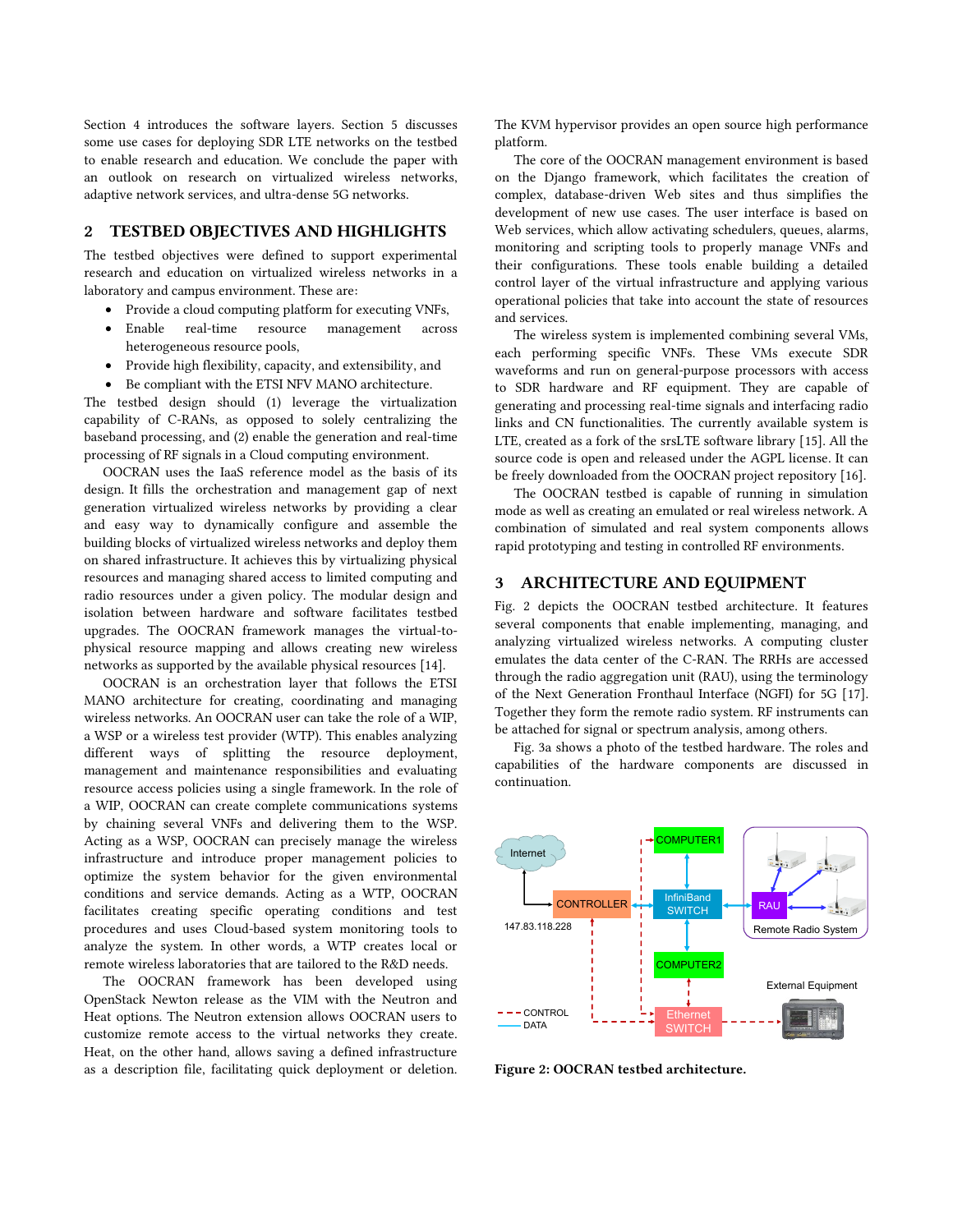

<span id="page-3-0"></span>Figure 3: OOCRAN testbed hardware (a) and software (b) modules.

## 3.1 Computing Cluster

The testbed is built around a computing cluster. Using the OpenStack terminology, one PC acts as the Controller and the other two as Computers, all running Ubuntu 16.04. The Controller features a 3rd generation Intel i7 8-core processor running at 2.5 GHz and using 8 GB of RAM. Its mission is to administrate the C-RAN. Among other things it manages the VM lifecycle, user-defined networks, and virtual routers. The two other Computers are two rackmount workstations, model SuperServer 6018TR-TF from SuperMicro. Each has two 2.6 GHz Intel Xeon 12-core processors, two Gigabit Ethernet ports, and one 56 Gbps InfiniBand port. These workstations host the VMs. They carry out the heavy computation, processing and forwarding the incoming data flows to the RF and CN components.

The InfiniBand Switch IS5022 is an 8-port non-blocking and unmanaged 40 Gbps switching system that is capable of delivering 640 Gbps bandwidth with 100 ns port-to-port latency. It acts as a general switch of the testbed's high speed network that connects the computing cluster with the remote radio system.

#### 3.2 Remote Radio System

One additional PC—Intel i7-6700 8-core processor operating at 3.4 GHz with 32 GB of RAM—is included in the testbed as the RAU. It connects to the data center via the InfiniBand switch and to the RRHs through Gigabit Ethernet. The RAU handles the necessary data forwarding between the two networks.

Five RRHs are currently available as part of the OOCRAN testbed. We use the N210 model of Universal Software Radio Peripherals (USRPs) from Ettus Research. These USRPs allow sampling at up to 50 Mega-samples per second (MS/s), are capable of generating or capturing RF signals below 6 GHz and connect to the processing center through Gigabit Ethernet. The remote radio system also features the following two RRHs: the ZedBoard with the AD-FMCOMMS3-EBZ daughterboard, capable of capturing 56 MHz of instantaneous RF bandwidth, and LimeSDR, which extends the bandwidth to 61.44 MHz.

## 3.3 External Equipment

RF instruments, such as spectrum analyzers, as well as additional computing or radio equipment can be connected to the testbed through the Ethernet switch or the RAU. This allows extending the experimental and RF analysis capabilities of the testbed.

# 4 SOFTWARE LAYERS

The OOCRAN software layers have been designed to provide a wireless management framework that extends the functionalities of ETSI MANO. These layers facilitate the focus on designing optimized management algorithms, called *actuators*. Our software framework, depicted in [Fig. 3b,](#page-3-0) consists of six functional modules: GUI, MONITOR, NS\_ENGINE, RF\_ENGINE, QUEUE\_TASKS and DRIVERS.

## 4.1 GUI

The graphical user interface (GUI) provides a user-friendly operating environment to facilitate the interaction between the user (human network operator) and the virtual infrastructure or network services (NSs). The GUI has been developed using Python 2.7 and Django. Django uses a model-view-controller, which facilitates making modification to the provided code. This allows saving the NSs and VNFs and defining actuators that can execute one or several tasks such as perform a partial reconfiguration or modify the lifecycle of the VNFs according to the state of the NS.

#### 4.2 MONITOR

The MONITOR module configures the third-party programs Grafana/InfluxdB. InfluxDB is a framework that captures the state of the virtualized wireless infrastructure (VWI) and saves it in a database. OOCRAN accesses this database, processes the saved states by searching for predefined patterns, and starts the VWI reconfiguration process if the state matches the specified conditions. Grafana is a plotting tool that is used to plot the desired data. By using both frameworks we are capable of capturing data from VNFs, processing the data and creating customized graphs and alarms. This allows processing and exposing the state of a VNF (computational load, active users, waveform type, etc.).

MONITOR captures the alarms that the Grafana/InfluxdB programs generate from the state of the NSs and VNFs. All alarms include a unique identifier related to a specific actuator. The module checks the credentials and the alarm identifier and, when both align, sends a command to NS\_ENGINE to execute the corresponding actuator. This could, for example, trigger a partial reconfiguration of a set of VNFs.

## 4.3 NS\_ENGINE

The NS\_ENGINE module manages the NSs and the actuators. It decides about the NS/VNF lifecycle or the actions following certain conditions (time, alarm, input, etc.). This module is supported by RabbitMQ, which manages process queues and, among others, allows executing tasks asynchronously. When the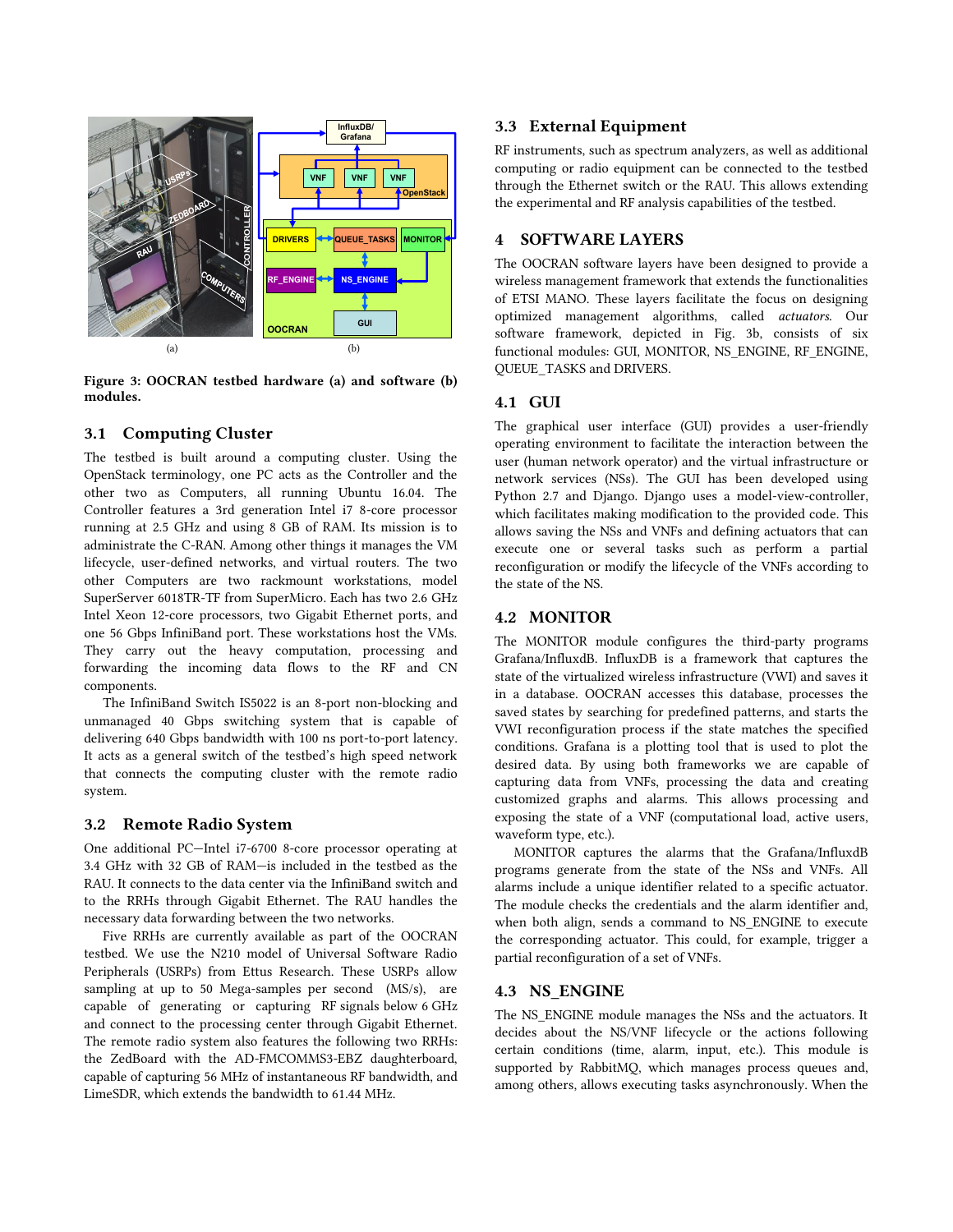NS\_ENGINE needs to apply a change to the infrastructure, it updates its own database and sends a new task to the queue manager (QUEUE TASKS). When the new task arrives, it is executed by the DRIVERS module that uses third-party application programming interfaces (APIs) to perform the update.

#### 4.4 RF ENGINE

The RF\_ENGINE module manages the pool of radio resources (RF channels, transmission power levels, transmitter masks, etc.). It creates slices of spectrum and assigns them to different VNFs to avoid RF interference among coexisting radios and networks. NS\_ENGINE interacts with RF\_ENGINE when creating a new NS or VWI.

These modules are compatible with the VIMs of OpenStack or Vagrant; this allows building and maintaining portable virtual software development platforms.

## 4.5 Interfaces

The OOCRAN software base is a fork of the Django framework and, therefore, all Django APIs can be used. OOCRAN incorporates APIs from OpenStack, Vagrant, InfluxDB and Grafana to create, delete, reconfigure and monitor the NSs. [Fig.](#page-3-0) [3b](#page-3-0) shows the interfaces among the OOCRAN modules and other management components. The information exchanges between modules are done through calls to classes and their methods. Third-party program drivers use HTTP RESTful APIs, which allows installing RabbitMQ, InfluxDB, Grafana, and OpenStack on different computers. Alarms use Webhook, an HTTP callback that detects changes in the working conditions of a program.

## 5 EXAMPLE SCENARIOS

The assessment of management frameworks or the design of resource management strategies can be done using simulated scenarios. On the other hand, the virtualization of physical resources and the associated management issues, such as resource slicing, isolation, and dynamic provisioning, require real RF equipment. VMs can be effectively deployed to host LTE base stations (eNodeBs) and user equipment (UEs). Additional VMs can simulate RF channels or connect to physical RRHs. This allows switching between simulated and real wireless links or using mixed links. Here we show the deployment of an LTE VWI and discuss VWI reconfiguration.

#### 5.1 Virtualized LTE System

The scenario for creating the minimum infrastructure for the LTE downlink signaling is shown in [Fig.](#page-4-0) 4.

VNFs are attached to two different subnets with different functionalities: a) the DataFlow Network carries the data instances and b) the Management Network carries the control instances. The IP address assignment is done by means of DHCP in both cases. The DataFlow Network interconnects VNFs with external RRHs for sending or receiving IQ samples. The Management Network provides connectivity between OOCRAN/InfluxDB/SDN and the VNFs to send information



#### <span id="page-4-0"></span>Figure 4: Real LTE RF link setup.

about operational states. More precisely, the state of the eNodeB VNFs is provided and VNF reconfiguration triggered using a secure shell (SSH) connection. The VNF application metrics are sent to the InfluxDB database using the Python API. Alarms from InfluxdB/Grafana are displayed at the following URL: http://oocran:8000/alerts/messages.

OOCRAN assembles the required infrastructure building blocks for any real or simulated communications network and configures the corresponding VNF interfaces.

The signal generated by the eNodeB transmitter instance is sent to the RRH. The radiated RF signal is captured by another RRH and sent to a spectrum analyzer instance. The spectrum analyzer instance executes the UHD\_FFT tool from GNU Radio (www.gnuradio.org). [Fig.](#page-5-17) 5 captures the Horizon front end from OpenStack, the Ubuntu instance screen and the UHD\_FFT tool showing a capture of the LTE downlink spectrum generated by the eNodeB instance. This spectrum exhibits enough quality, that is, enough signal strength with respect to the noise floor.

The UE receiver, a UE instance with its USRP and processing unit, can demodulate the signal with a resulting block error rate below 0.1, which indicates proper system operation.

#### 5.2 Dynamic VWI Deployment

This scenario describes the dynamic deployment of a VWI, more precisely, a small cell-based wireless infrastructure (30 m cell radius). Here the OOCRAN management layer takes the role of a WIP. It designs and generates a suitable VWI on demand (using slices of physical resources) to satisfy the WSP needs. The virtual wireless network maps to physical resources and includes slices of RRHs, spectrum, transmission and processing power, among others.

Some general assumptions of this scenario are

- Use of omnidirectional antennas,
- Line of sight links and free space path loss model,
- RRHs can operate at various frequencies,
- eNodeB sends data to multiple subscribers at the same time and assigns different bit rates,
- 1.4 MHz LTE channel bandwidth.

The simulated LTE downlink scenario adds a simulated channel and UE substituting the RF path of [Fig. 4.](#page-4-0) It includes several VNFs: a data source, an eNodeB transmitter, the channel, a UE receiver, and a controller that allows selecting the working parameters, such as channel conditions and LTE link parameters.